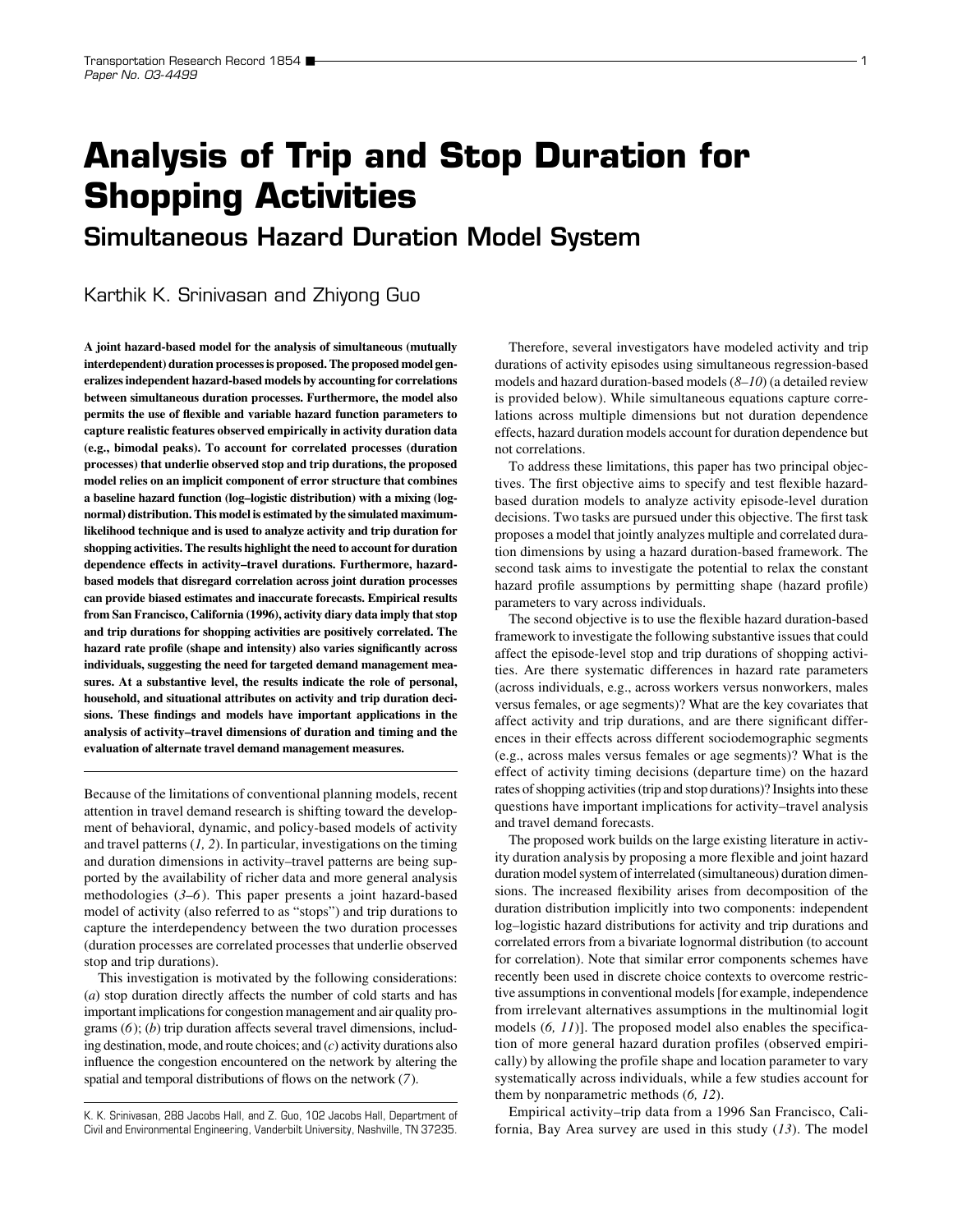formulation and estimation procedures are also discussed. The proposed model is applied empirically to estimate the joint system of hazard-based models of trip and stop durations for shopping activities. The performance of the proposed model is compared with those of simultaneous regression-based models, independent hazard-based models, and conventional proportional hazard assumptions (fixed alpha parameters) through suitable statistical tests. Finally, concluding remarks and opportunities for future work are proposed.

#### BACKGROUND AND LITERATURE REVIEW

Several investigators have modeled stop and trip durations of activity episodes using two broad approaches (*2, 10, 14*). In the first and more widely used approach, regression-based models or variants (simultaneous or structural equations) are used to analyze the relationship between activity duration and underlying explanatory factors. Recent applications include simultaneous discrete or continuous models of various activity and timing duration data (*14–16*). Bhat found that inhome and out-of-home stay durations for workers are correlated and are influenced by individual and household attributes such as age, gender, and number of children (*9*). Using data from Washington, D.C., Kuppam and Pendyala observed longer durations of in-home and maintenance activities for females than for males (*16*).

Although this regression-based approach enables the joint analysis of activity and trip durations, it does not adequately account for duration dependence observed empirically. Duration dependence refers to the effect by which "the time at which an activity will be completed (terminated) depends on the time already spent in the activity" (*12*). For instance, a person who has already spent 2 h during an activity is perhaps more likely to terminate the current activity than one who has only spent 10 min. Disregard of duration dependence can lead to a poor model fit, inaccurate forecasts, and ineffective demand management strategies. Another shortcoming of the application of regression models to duration data is that they cannot satisfactorily account for censored data. To overcome the latter restriction, Kasturirangan and Pendyala develop a tobit-based model of episode-level duration to account for the fact that activity episodes cannot have a negative duration (*17*).

The second major approach relies on the use of hazard duration models to address some of these shortcomings. A hazard function essentially describes the probability that an event (activity) will terminate between times  $t$  and  $t + dt$  (where  $dt$  is the time differential) given that it has lasted until time *t.* This framework enables the analysis of duration dependence through the specification of a hazard function. A key advantage of the hazard-based framework is that it can naturally accommodate censored durations. Because of these advantages, hazard-based duration models have been applied in several fields, including statistics, biometrics, and reliability engineering (*18–21*).

The appealing features of hazard models have also been recognized in the analysis of activity and travel duration data. Niemeier and Morita found that shopping duration is reduced as the number of stops increases (*8*), whereas Kim and Mannering noted that commute time adversely affects shopping duration (*22*). Bhat used a multipledurations model to analyze the durations of recreational and shopping activities during the evening work-to-home commute (*9*). That study found that work duration and departure before the evening peak reduced the durations of shopping stops. Note that the multiple durations in that model refer to several possible exit states, but recreational and shopping trips were modeled as being mutually independent. Mannering et al. used a hazard-based model to analyze the stability and transferability of home-stay durations (*5*).

Although the hazard-based framework is quite general, current applications have imposed restrictive assumptions because of analytical tractability and interpretability considerations. For instance, although trip and activity duration decisions are likely to be correlated, they have typically been modeled by using independent hazard models. Bhat observed that that there are few empirical simultaneous hazard models of duration decisions (*6*). Among the few transportation applications, Yee and Niemeier (*23*) proposed an approximate sandwich estimator [based on the work of Lin and Wei (*24*)] to account for the correlation between repeated duration decisions (of the same dimension) across different panel waves. Bhat has sought to account for the correlation between the duration decision and the discrete activity type choice (*9*).

Many existing duration models are based on the assumption of proportional hazard functions. In this approach, it is assumed that hazard rates vary systematically across individuals through a multiplicative factor (applied to the baseline hazard) that depends on the level of the covariates. Consequently, all individuals have the same hazard profile, although the intensity of hazard function can vary (*25, 26*). Because empirical data provide evidence of varying hazard shapes across individuals, Bhat (*6*) and Kharoufeh and Goulias (*12*) recognized the need for more flexible models of heterogeneity (differences in hazard responses across respondents). While these two groups of researchers have proposed nonparametric models for heterogeneity, this study proposes a flexible parametric model for this purpose.

## DATA DESCRIPTION AND PRELIMINARY ANALYSIS

#### Survey Data Description

Data from the 1996 San Francisco Bay Area Household Activity Survey are used in this study (*13*). These survey data contain records of 203,000 activities and 64,000 trips made by more than 1,200 households. The activity diary collected data on both the activity and travel patterns of all household members, including activity type, start and end times, location of activity, and travel time to activity location. The data were extensively cleaned to select only those records with consistent activity patterns and plausible activity and trip durations. The calibrations sample consisted of 1,234 shopping activity records, whereas the prediction data set consisted of 1,236 records.

The sociodemographic characteristics of the sample respondents are as follows. The sample was nearly evenly split among females (50.4%) and males (49.6%). Nearly 26% of the respondents were younger than 25 years, about 18% were between 25 and 36 years old, 29% were between 36 and 50 years old, 14% were between 50 and 65 years old, and 13% were older than 65 years of age. Nearly 60% of the respondents were employed in full-time or part-time jobs. While 23% of the activity episodes were work or school related, discretionary activities consisted of 10% shopping stops, 6% visiting stops, 8% recreational stops, 10% maintenance activities, and 20% meal trips. The mean (standard deviation) trip and stop durations for shopping trips were 13.75 (11.47) and 43.34 (38) min, respectively.

## Empirical and Theoretical Analyses of Interdependency Between Activity and Trip Durations

This section examines whether correlations between trip and activity durations are significant enough to warrant the development of new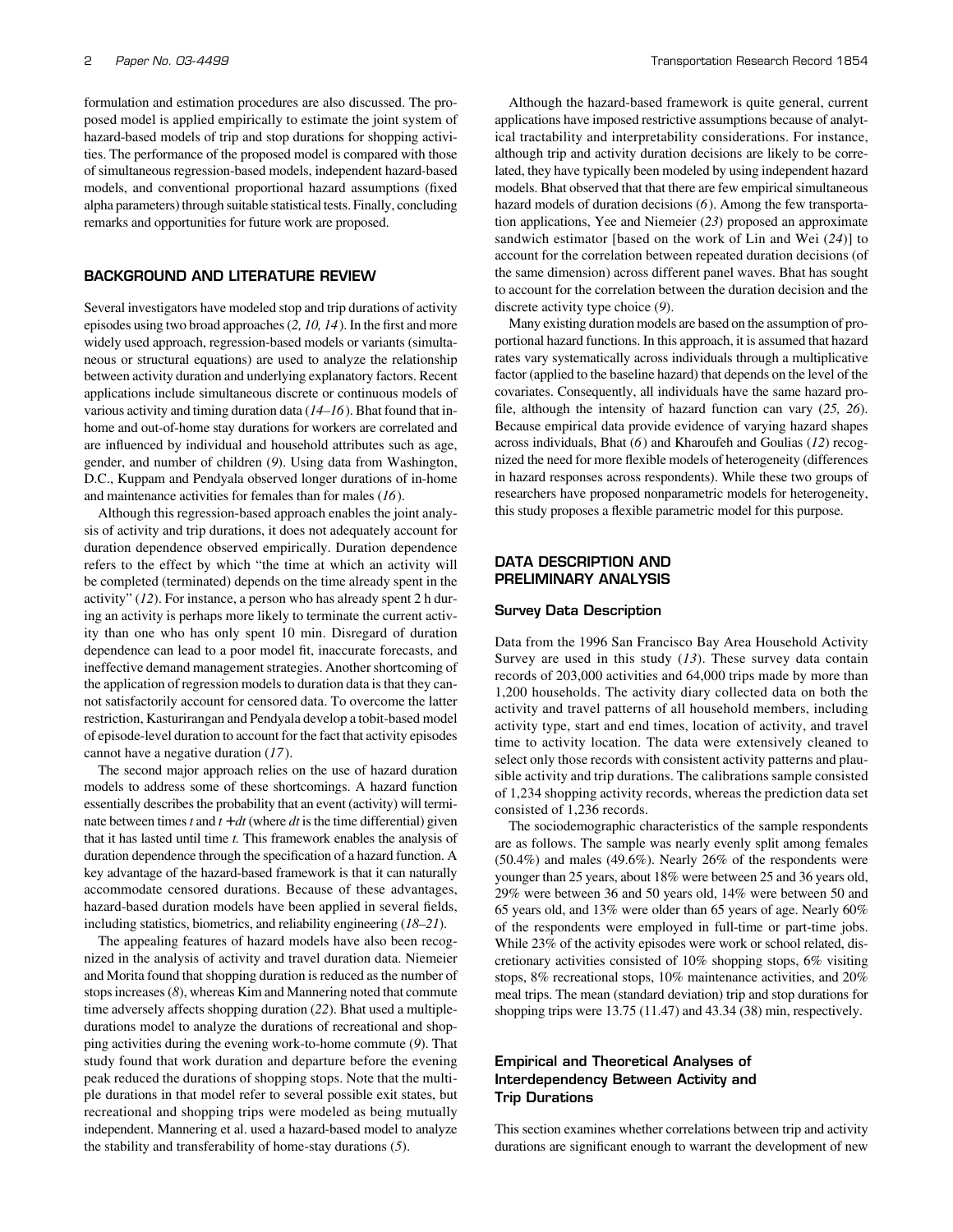models. Correlation coefficients between activity and trip durations are estimated for various activity types. The results indicate mild to moderate correlations between activity and trip durations [shop, −0.15; work (for workers), 0.142; visit, 0.139; serve passenger (for workers), −0.33; serve passenger (for nonworkers), −0.16].

Hausman's test was conducted to confirm the presence of endogeneity. The results reject the hypothesis that activity and trip durations for shopping processes are mutually exogenous at a 99% confidence level (the *t*-statistic is 8.44, which is greater than the  $t_{\text{crit}}$  value of 2.33, where  $t_{\text{crit}}$  is the critical  $t$ -statistic). These results illustrate the need to account for correlations between stop and trip durations. If the two duration processes are correlated, independent hazard models can lead to biased coefficient estimates and likelihood, as shown below.

Consider a simple hazard model with two correlated duration processes, *s* and *t.* Let the hazard functions for the two dimensions  $(h_s$  and  $h_t$ ) be parameterized into a decomposable form, as follows:

$$
h_s(u) = h_{s0}(u)e^{z_1}
$$
 and  $h_t(v) = h_{t0}(v)e^{z_2}$ 

where

$$
h_{s0}
$$
 and  $h_{t0}$  = baseline hazard functions, which are assumed to be independent;

 $u$  and  $v =$  time variates; and

 $z_1$  and  $z_2$  = error terms, which are intended to capture the correlation between duration processes *s* and *t.*

The error terms  $(z_1 \text{ and } z_2)$  are assumed to be bivariate normally distributed with a mean of 0, a variance of 1, and a correlation of ρ. Then, the joint conditional hazard function can be written as

$$
h_{s,t}(u,v|z_1,z_2) = h_{s0}(u)e^{z_1}h_{t0}(v)e^{z_2}
$$

The unconditional hazard function can be written as

$$
h_{s,t}(u,v) = \int_{z_1} \int_{z_2} h_{s,t}(u,v|z_1,z_2) f(z_1,z_2) dz_1 dz_2
$$

and the integrated hazard function  $(I_{s,t})$  takes the form of

$$
I_{s,t}(u,v) = \int_u \int_v \int_{z_1} \int_{z_2} h_{s0}(u) h_{t0}(v) e^{z_1} e^{z_2} f(z_1, z_2) dz_1 dz_2
$$

where  $f(z_1, z_2)$  represents the standard bivariate normal density function, given by

$$
f(z_1, z_2) = \frac{1}{\sqrt{2\pi(1-\rho^2)}} e^{-\frac{\left[z_1^2 + z_2^2 - 2\rho z_1 z_2\right]}{2}}
$$

In contrast, if the two decisions are mutually independent, the correlation  $\rho$  is equal to 0 and the joint density simplifies as follows:

$$
f(z_1, z_2) = \frac{1}{\sqrt{2\pi}} e^{-\frac{[z_1^2 + z_2^2]}{2}}
$$

If the two decision processes are positively (negatively) correlated, then the independent joint density underestimates (overestimates) the true density. Consequently, the hazard function, the integrated hazard function, and the likelihood estimates are all biased. The extent of this bias in the unconditional hazard function was ascertained by conducting 750 Monte Carlo draws of correlated normal errors (Figure 1). The results indicate that this bias increases with increasing correlation, further confirming the need to account for correlations between interrelated duration processes.

#### Heterogeneity in Hazard Duration Profiles

Figures 2*a* and 2*b* plot the duration distribution across different activity types. Both distributions exhibit duration dependence, as the likelihood of event termination tends to increase with increasing duration. Furthermore, the trip duration distribution varies across activity types (Figures 2*a* and 2*b*). For instance, trip durations for work or shopping activities display a monotonically decreasing trend, whereas the density of travel times increases for service activities initially and declines later. Therefore, flexible duration models such as log–logistic models that can capture possible nonmonotonic trends are more suitable than the Weibull distribution (which leads to monotonic hazard profiles). The plot of activity durations, on the other hand, reveals not only nonmonotonic profiles but also the presence of multiple local maxima. These variations in profiles across individuals are partly due to systematic differences in hazard functions and are referred to as "heterogeneity."

## JOINT HAZARD-BASED MODEL OF ACTIVITY AND TRIP DURATIONS

## Model Formulation

Consider a sequence of two duration episodes: *S* (stop and activity duration) and *T* (trip duration).

It is assumed that the baseline hazards of duration processes *S* and *T*, given by  $h_{s0}(u)$  and  $h_{t0}(v)$ , respectively, are independently distributed according to log–logistic distributions:

$$
h_{s0}(u) = \left[\frac{\alpha_s \lambda_{s0} (\lambda_{s0} u)^{\alpha_s - 1}}{1 + (\lambda_{s0} u)^{\alpha_s}}\right]
$$
 (1*a*)

$$
h_{t_0}(\nu) = \left[\frac{\alpha_t \lambda_{t_0} (\lambda_{t_0} \nu)^{\alpha_t - 1}}{1 + (\lambda_{t_0} \nu)^{\alpha_t}}\right]
$$
 (1b)

where  $\alpha$  is the shape parameter and  $\lambda$  is an intensity parameter.



**FIGURE 1 Bias in unconditional hazard function under independence assumption.**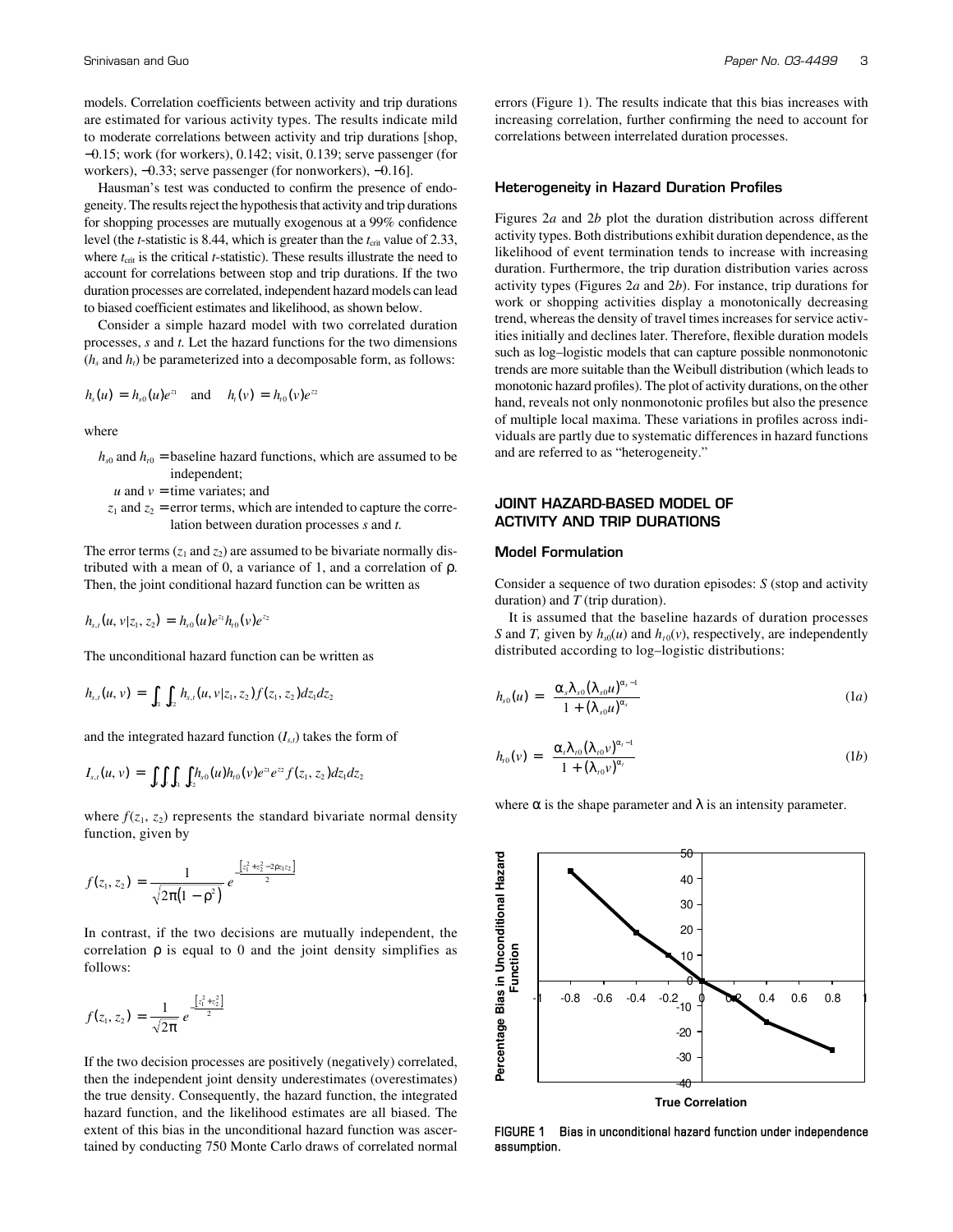

**FIGURE 2 Histograms of (***a***) trip duration and (***b***) stop duration by activity type.**

#### *Case 1: Proportional Hazard Model*

The proportional hazard model is generally used to capture the observed heterogeneity by scaling the baseline hazard up or down on the basis of attributes of individual *i,* as illustrated as follows for duration process *S: hsi*(*u*) = *hs*<sup>0</sup>(*u*) exp(−β*<sup>s</sup> Xis*), where β represents the vector of parameters and  $X$  is the vector of attributes affecting the hazard function.

#### *Case 2: Correlated Hazard Model System*

However, the basic model with observed heterogeneity presented above does not permit a correlation between duration processes *S* and *T* or unobserved heterogeneity across individuals. These assumptions can be relaxed by assuming the presence of unobserved random factors  $(y_1$  and  $y_2)$  in the two hazard functions. By permitting these unobserved factors to be correlated, the correlation between the processes can be captured. For analytical convenience, the random error terms are assumed to be jointly distributed from a bivariate lognormal distribution. By using a conventional proportional hazard model, the hazard function can now be written in a conditional form as

$$
h_{si}(u|y) = h_{s0}(u) \exp(-\beta_s X_{is}) y_{1i} = h_{s0}(u) \exp(-\beta_s X_{is} + z_{1i}) \qquad (2a)
$$

$$
h_{ii}(v|y) = h_{i0}(v) \exp(-\beta_i X_{ii}) y_{2i} = h_{i0}(v) \exp(-\beta_i X_{ii} + z_{2i})
$$
 (2b)

The corresponding conditional integrated hazard functions and conditional survival functions may be written as (*10*)

$$
I_{si}(u|y) = \int_{s=0}^{u} h_{s0}(s) \exp(-\beta_s X_{is}) y_{1i} ds
$$
  
= 
$$
\int_{s=0}^{u} h_{s0}(s) \exp(-\beta_s X_{is} + z_{1i}) ds
$$
 (3*a*)

$$
I_n(v|y) = \int_{t=0}^{v} h_{t0}(t) \exp(-\beta_t X_u) y_{2t} dt
$$
  
= 
$$
\int_{t=0}^{v} h_{t0}(t) \exp(-\beta_t X_u + z_{2t}) dt
$$
 (3b)

$$
S_{si}(u|y) = \exp[-I_{si}(u|y)] \qquad (4a)
$$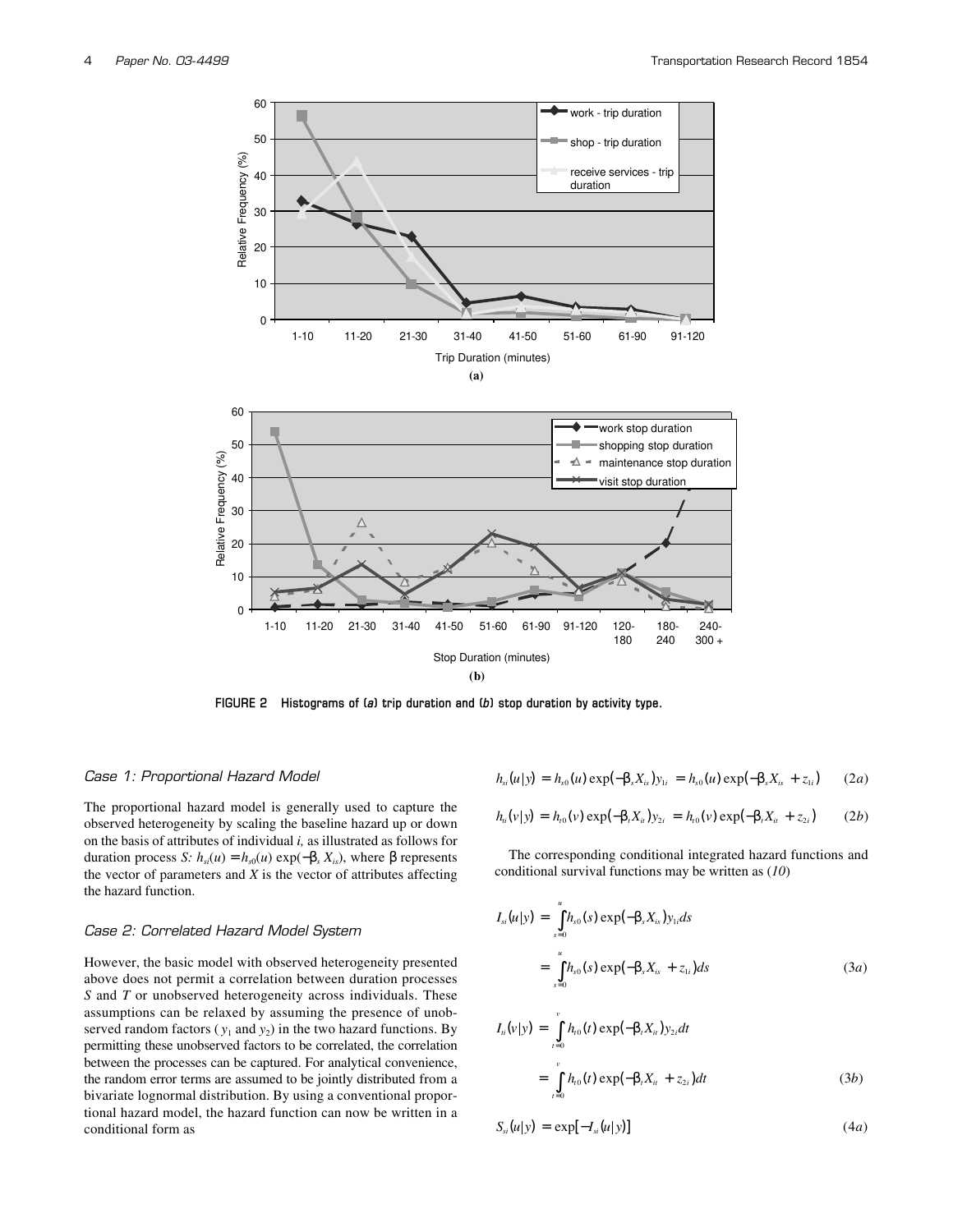$$
S_{ii}(v|y) = \exp[-I_{ii}(v|y)] \tag{4b}
$$

where *I* is the conditional hazard function.

Because the conditional hazard functions are mutually independent, the resulting conditional density functions are also mutually independent and log–logistically distributed. After standard derivations, the relationship between the conditional density function and conditional hazard function can be shown as (*6* )

$$
f_{si}(u|y) = h_{si}(u|y)S_{si}(u|y) \quad \text{and} \quad f_{ii}(v|y) = h_{ii}(v|y)S_{ii}(v|y)
$$
\n
$$
(5)
$$

where  $S(\cdot|y)$  represents the conditional survival functions. For notational convenience, the individual specific subscript *i* is dropped hereafter from the unobserved error terms  $y_{1i}$  and  $y_{2i}$ .

Assuming that the baseline hazards  $h_{s0}(u)$  and  $h_{t0}(v)$  are from the log–logistic distribution, the following functional form for the conditional hazard functions can be derived:

$$
h_{is}(u|X_{is},\beta_s,y_1,y_2)=\left[\frac{\alpha_s\lambda_{s0}(\lambda_{s0}u)^{\alpha_s-1}}{1+(\lambda_{s0}u)^{\alpha_s}}\right]\exp(-\beta_sX_{is})y_1\qquad \qquad (6a)
$$

$$
h_{ii}(v|X_{ii}, \beta_i, y_1, y_2) = \left[\frac{\alpha_i \lambda_{i0} (\lambda_{i0} v)^{\alpha_i - 1}}{1 + (\lambda_{i0} v)^{\alpha_i}}\right] \exp(-\beta_i X_{ii}) y_2 \tag{6b}
$$

The conditional integrated hazard function is given as

$$
I_{s}(u|y_{1}, y_{2}) = \ln(1 + \lambda_{s0} u)^{\alpha_{s}} \exp(-\beta_{s} X_{is}) y_{1}
$$
 (7*a*)

$$
I_{i}(v|y_{1}, y_{2}) = \ln(1 + \lambda_{i0}v)^{\alpha_{i}} \exp(-\beta_{i}X_{i}y_{2}) \qquad (7b)
$$

The conditional survival functions may be written as

$$
S_{s}(u|y_{1}, y_{2}) = \exp[-I_{s}(u|y_{1}, y_{2})]
$$
  
=  $\exp[-\ln(1 + \lambda_{s0}u)^{\alpha_{s}} \exp(-\beta_{s}X_{is})y_{1}]$  (8*a*)

$$
S_{t}(v|y_{1}, y_{2}) = \exp[-I_{t}(v|y_{1}, y_{2})]
$$
  
=  $\exp[-\ln(1 + \lambda_{t0}v)^{\alpha_{t}} \exp(-\beta_{t}X_{it})y_{2}]$  (8b)

Because the conditional density is the product of conditional hazard and survival functions and the conditional densities of *S* and *T* are independent given the random errors *y,* the joint conditional density is given as

$$
f_{s,t}(u, v|y_1, y_2) = f_s(u|y_1, y_2) f_t(v|y_1, y_2)
$$
  
= 
$$
[h_s(u|y_1, y_2)S_s(u|y_1, y_2)]h_t(v|y_1, y_2)S_t(v|y_1, y_2)
$$

where parametric expressions for *h* and *S* are given in Equations 7 and 8, respectively.

The unconditional joint density function may be obtained by integrating out the random heterogeneity terms  $(y_1, y_2)$  as follows:

$$
f_{s,t}(u, v) = \int_{y_1} \int_{y_2} f_{s,t}(u, v|y_1y_2)g(y_1, y_2)dy_1dy_2
$$
  
= 
$$
\int_{y_1} \int_{y_2} f_s(u|y_1, y_2)f_s(v|y_1, y_2)g(y_1, y_2)dy_1dy_2
$$
 (9)

where  $g(y_1, y_2)$  is the joint probability density function of the random error terms (assumed to be lognormal in this study) and the expressions for conditional density functions are given below:

$$
f_s(u|y_1, y_2) = \left[\frac{\alpha_s \lambda_{s0} (\lambda_{s0} u)^{\alpha_s - 1}}{1 + (\lambda_{s0} u)^{\alpha_s}}\right] \exp(-\beta_s X_{is}) y_1
$$
  
\n
$$
\exp[-\ln(1 + \lambda_{s0} u)^{\alpha_s}] \exp(-\beta_s X_{is}) y_1
$$
  
\n
$$
f_t(v|y_1, y_2) = \left[\frac{\alpha_t \lambda_{t0} (\lambda_{t0} v)^{\alpha_{t-1}}}{1 + (\lambda_{t0} v)^{\alpha_s}}\right] \exp(-\beta_t X_{is}) y_2
$$
  
\n
$$
\exp[-\ln(1 + \lambda_{t0} v)^{\alpha_t}] \exp(-\beta_t X_{is}) y_2
$$

Note that the conditional density functions are also conditioned on the parameters  $\theta$  equal to { $\beta$ 's,  $\lambda$ 's,  $\alpha$ 's} and systematic attributes  $X_s$  and  $X_t$  as well, although these are not indicated for notational convenience.

The likelihood  $L(u^*, v^*)$  of observing an actual termination time vector equal to  $(u^*, v^*)$  for individual *i* is proportional to the joint density function  $f_{s,t}(u_i^*, v_i^*)$ 

$$
L_i(u_i^*, v_i^*|X_{is}, X_{ii}, \theta) = k f_{s,i}(u_i^*, v_i^*|X_{is}, X_{ii}, \theta)
$$
\n(10)

where *k* is a proportionality constant.

If it is assumed that individuals in a sample make event termination decisions independently, the likelihood of a sample can be written as the product of individual likelihoods:

$$
L(X, \theta) = \prod_{i=1}^{N_{\text{obs}}} k f_{s,t}(u_i^*, v_i^* | X_{is}, X_{it}, \theta)
$$
\n(11)

where  $N_{obs}$  is the number of observations.

Since *k* is a proportionality constant that is not a function of model parameters, maximizing the likelihood is equivalent to maximizing the product of the joint densities. Therefore, the joint density function over the sample is maximized to obtain model parameters in the procedure discussed below. Lognormal unobserved errors are used to capture correlations for analytical and computational convenience. However, the procedure described above may be extended to other correlated error distributions in a straightforward manner.

## *Case 3: Correlated Hazard Models with Variable Shape Parameters Across Individuals*

Note that in the models presented above, the hazard parameters (shape parameter α and intensity parameter  $λ$ ) are assumed to be fixed and identical across individuals. To represent more flexible hazard profiles, the hazard shape parameters  $\alpha$  ( $\alpha_s$  and  $\alpha_t$ ) are permitted to vary across individuals according to the following linear-in-parameters specification:

$$
\alpha = \alpha_0 + \alpha_1 Z_1 + \alpha_2 Z_2 + \cdots + \alpha_n Z_n + \nu_n \tag{12}
$$

where the variables  $Z_1, \ldots, Z_n$  are individual attributes affecting the shape parameter and the error ν*<sup>n</sup>* represents unobserved variations across individuals. This generic equation can be separately applied to stop or activity and trip shape parameters by including suitable covariates *Z.* The hypothesis that shape parameters are identical and fixed can be tested in a straightforward manner by setting the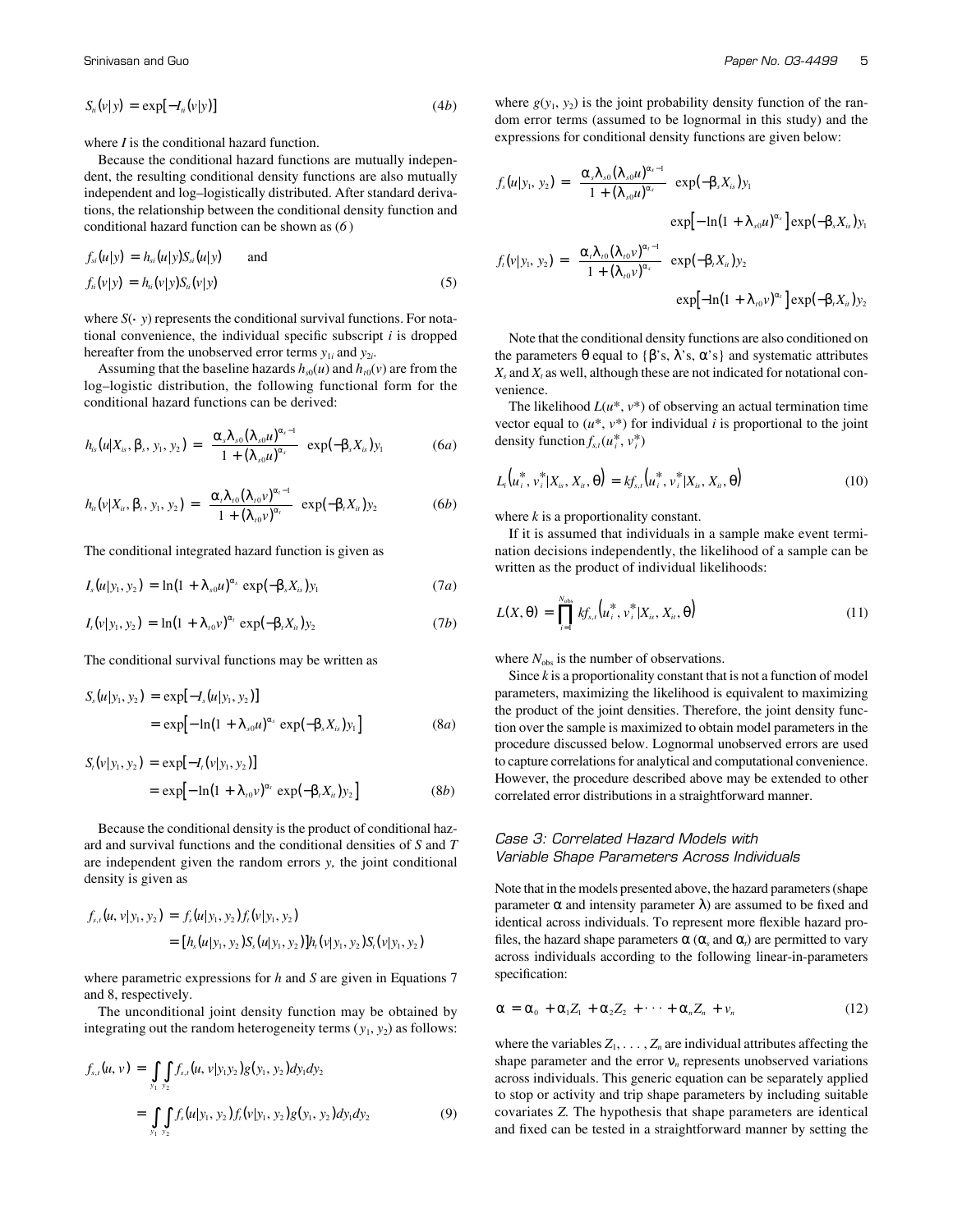coefficients in Equation 12 (e.g.,  $\alpha_1$  and  $\alpha_0$ ) equal to 0. The procedure to estimate the model given in Equation 11 is described below.

## Model Estimation Procedure: Maximum Simulated Likelihood Estimation

The parameters in the density function given by Equation 9 are estimated by using a simulated maximum-likelihood estimation procedure, described below:

1. Draw *R* bivariate lognormal error vectors  $y_r = (y_{sr}, y_{tr})$  (where  $r$  is a counter running from 1 to  $R$ ) to account for the correlation between stop and trip duration.

2. The independent components of the baseline hazard distribution for stop and trip durations (in Equations 2a and 2b) are assumed to be log-logistically distributed with parameters  $(\alpha_s, \lambda_{s0})$ and  $(\alpha_t, \lambda_0)$ , respectively. The corresponding conditional hazard functions are given by

$$
h_{i s0}(u|X_{i s}, \beta_s) = \frac{\lambda_{s0} \alpha_s (\lambda_{s0} u)^{\alpha_s - 1}}{1 + (\lambda_{s0} u)^{\alpha_s}}
$$

$$
h_{i t0}(v|X_{i s}, \beta_t) = \frac{\lambda_{t0} \alpha_t (\lambda_{t0} v)^{\alpha_t - 1}}{1 + (\lambda_{t0} v)^{\alpha_t}}
$$

In the equations that follow, the functions  $C_{sr}$ ,  $C_{tr}$ ,  $I_{tr}$ , and  $I_{sr}$  are all conditional on the correlated lognormal error terms. For notational simplicity, the conditioning term is dropped from the function subscript and  $C_{sr}$  is written to imply  $C_{sr}|_v$  and so on.

3. For each draw, the covariate effects  $(C_{sr}$  and  $C_{tr}$ ) are then computed:

$$
C_{sr} = \exp(-\beta_s Z_s) y_{sr} \text{ and } C_{tr} = \exp(-\beta_t Z_t) y_{tr}
$$

4. The conditional integrated hazard functions  $I(\cdot)$  can be computed as

$$
I_{tr}(v|X_{it}, \beta_t, y_r) = \ln[1 + (\lambda_{t0}v)^{\alpha_t}]C_{tr}
$$
  

$$
I_{sr}(u|X_{is}, \beta_s, y_r) = \ln[1 + (\lambda_{s0}u)^{\alpha_s}]C_{sr}
$$

5. The conditional joint density function  $f_{r|y}(u, v|y)$  is given by Equation 9 as

$$
f_{r|y}(u, v|y_r) = [h_{is0}(u)h_{it0}(v)C_{sr}C_{tr}] \exp[-(I_{sr} + I_{tr})]
$$

6. The unconditional density for an individual *i* (joint stop and trip duration) is estimated by averaging the conditional density across draws as follows:

$$
f_i(u,v) = \frac{\sum_{r} f_{r|y}(u,v|y_r)}{R_{\text{draws}}}
$$

where  $R_{\text{draws}}$  is the total number of Monte Carlo draws for each observation. The function  $f_r$  is conditional on lognormal errors  $(y_{sr}, y_{tr})$ , and both the functions  $f_i(\cdot)$  and  $f_r(\cdot)$  are conditioned on the hazard parameters [β and data values (*X*)].

7. The likelihood (*Li*) of observing activity and trip durations of  $u_i$ ,  $v_i$  is proportional to the joint density function evaluated at  $u_i$ ,  $v_i$ . This may be expressed as

$$
L_i(\theta|u_i, v_i, X_{si}, X_{ii}) = k f_i(u_i, v_i|X_{si}, X_{ii}, \theta)
$$

where *k* is a constant of proportionality.

8. The sample likelihood  $L(\theta | u_i, v_i, X_{si}, X_{ti})$  given in Equation 11 is obtained as the product of the estimate in Step 7 under the assumptions that (*a*) the decisions across individuals are independent and  $(b)$  *k* is set equal to 1 (without a loss of generality, since the constant does not affect the maximization procedure).

9. This likelihood function  $L(\cdot)$  is maximized to determine the vector of parameters θ by standard nonlinear optimization techniques from simulated maximum-likelihood estimation procedures (*27* ).

## MODELING RESULTS AND DISCUSSION OF RESULTS

To test whether duration dependence effects are significant in activity and trip duration processes, the predictive performance of the "best" independent hazard-based model specification is compared with a corresponding regression-based model (in which the same covariates were used). The calibration data set consisted of 1,234 shopping episode records from the data for the San Francisco Bay Area described earlier. Because of the different parametric assumptions in the two models, a direct comparison of the likelihood can be misleading. Therefore, the observed trip and activity durations were grouped into discrete duration intervals (bins), and the probability of selecting the chosen bin was estimated for the two models. The discrete duration log likelihood for the regression-based model was −6,192, whereas the hazard-based model provided a much better fit of the data, with a log likelihood of −4,196. With equal numbers of variables, the hazard-based model outperformed the simultaneous regression model (Akaike information criterion), and therefore, the hypothesis of the absence of duration dependence must be rejected. Thus, it is essential to explicitly account for duration dependence in stop and trip times, at least in the context of shopping activities.

Next, three alternative hazard-based models of shopping episodes are compared (Table 1) to test for a correlation between duration processes and heterogeneity in shape parameters. The models include (*a*) the independent hazard model (Model 1), (*b*) the correlated hazard model with fixed shape parameters (Model 2), and (*c*) the correlation duration process with heterogeneous and flexible shape parameters (Model 3). The log likelihoods of the three models are −10,099 (37 parameters), −10,066 (40 parameters), and −10,032 (67 parameters), respectively. Because both Models 1 and 2 can be obtained as parametric restrictions of Model 3, the likelihoods (in terms of density) are compared by chi-square  $(\chi^2)$  tests.  $\chi^2$  tests with Models 1 and 2 indicate that activity and trip durations are correlated at the 1% level  $[\chi^2_{\text{actual}} = -2(10,066 - 10,099)$  $= 66$  >  $\chi^2_{\text{critical}}$  (0.01, 3 degrees of freedom) = 11.34]. Furthermore, a comparison of Models 2 and 3 implies that the hypothesis of fixed and identical shape parameters across individuals must be rejected  $[\chi^2_{\text{actual}} = -2(10,032 - 10,066) = 68 > \chi^2_{\text{critical}} (0.01, 27 \text{ degrees of})$ freedom) = 46.96]. The effect of varying the  $\alpha$  parameter is depicted graphically in Figure 3 for shopping activity durations for a single sociodemographic segment (males ages 30 to 40 years who are full-time workers, use the automobile mode, and are from multiperson, multicar households). Figure 3 illustrates that as the shape parameters vary with time of day, the peak of the hazard function and slopes change accordingly. In view of the findings, only the joint model with heterogeneity and variable shape parameters (Model 3) is discussed below (Table 2). The role of covariates is first analyzed, followed by a discussion of the role of the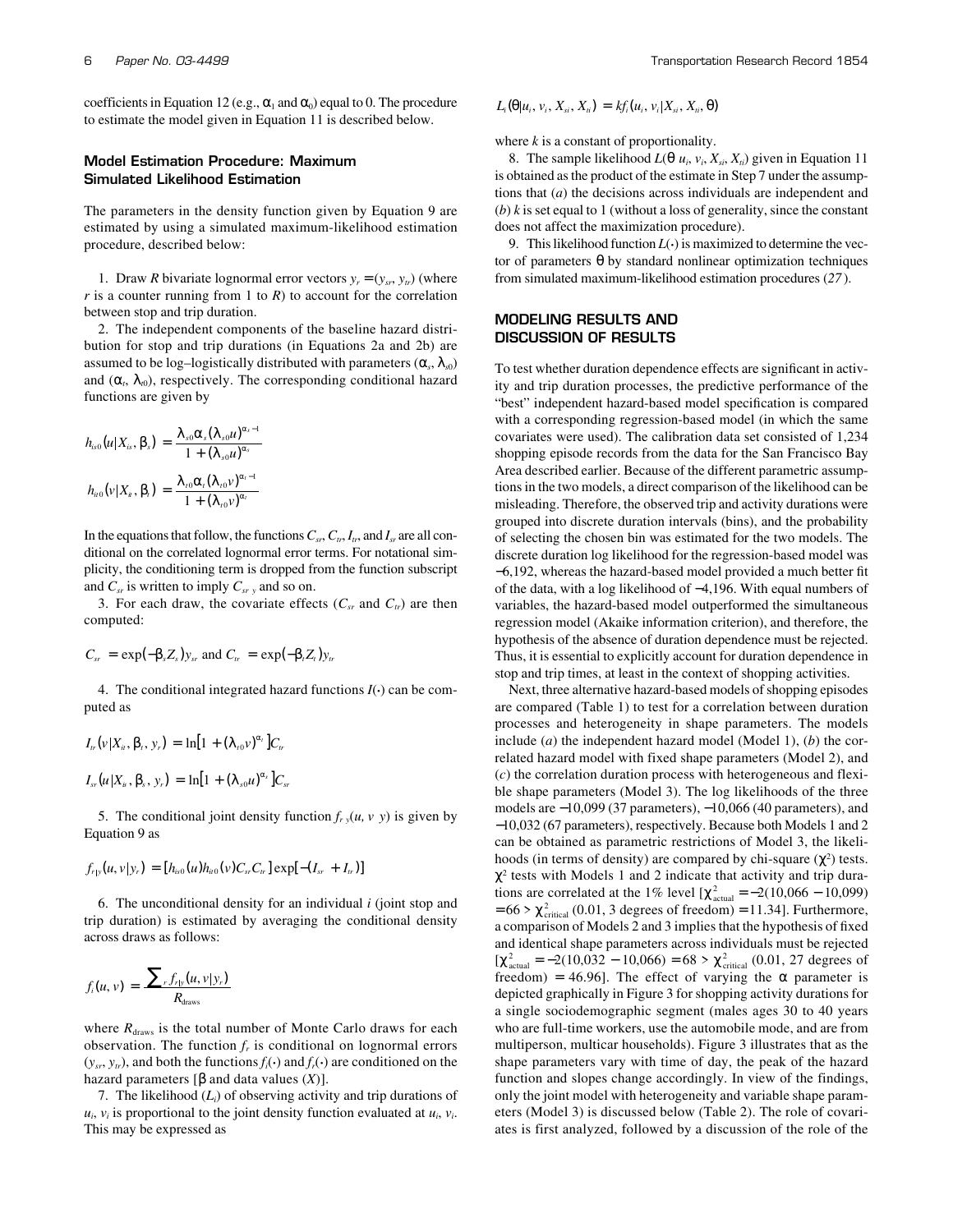| Model                                                                    | Simultaneous<br>Regression | Fixed Alpha<br>Independent<br><b>Hazard Model</b> | Variable Alpha and<br>Simultaneous<br>Hazard<br>Model |
|--------------------------------------------------------------------------|----------------------------|---------------------------------------------------|-------------------------------------------------------|
| Calibration Log-Likelihood (1234 observations)                           |                            | $-10099(37)$                                      | $-10032(67)$                                          |
| Aggregated Calibration Log-Likelihood of Selecting Discrete Duration Bin | $-6192.95$                 | -4340.92                                          | -4311.11                                              |
| Predicted Log-Likelihood (1236 observations from holdout data set)       |                            | $-10433(37)$                                      | $-10399(67)$                                          |
| Aggregated Calibration Log-Likelihood of Selecting Discrete Duration Bin | $-6451.09$                 | $-4629.20$                                        | -4602.75                                              |
| Prediction Error Trip Model                                              |                            |                                                   |                                                       |
| RMS Error $(\%)$                                                         | NA                         | 53.62                                             | 48.19                                                 |
| Mean Absolute Percentage Error (%)                                       | <b>NA</b>                  | 62.28                                             | 59.82                                                 |
| Max. Absolute Percentage Error $(\%)$                                    | NA                         | 86.34                                             | 79.56                                                 |
| Prediction Error Stop Model                                              |                            |                                                   |                                                       |
| RMS Error $(\% )$                                                        | NA                         | 34.12                                             | 26.06                                                 |
| Mean Absolute Percentage Error $(\%)$                                    | NA                         | 23.49                                             | 20.53                                                 |
| Max. Absolute Percentage Error (%)                                       | <b>NA</b>                  | 83.10                                             | 47.98                                                 |

**TABLE 1 Comparison of Simultaneous Regression Model, Independent Hazard Model, and Simultaneous Hazard Model**

NOTE: RMS = root mean square; Max. = maximum; NA = not applicable.

 $\alpha$  (shape) parameters. The results are interpreted relative to a baseline respondent with the following characteristics: a young male (age 20 to 30 years) who is a nonworker from a multiperson and multicar household.

the hazard rate decreases (because of the negative sign) compared with the baseline rate and the duration of "survival" increases.

## *Individual Attributes*

## Effect of Covariates on Hazard Rate

The covariate effect directly scales the baseline hazard rate (up or down) by a multiplier exp(−β*X*). Thus, if the coefficient is positive,

The hazard rate for part-time workers was higher than that for nonworkers, suggesting a shorter shopping trip duration for part-time workers, on average, possibly because of work-related time constraints. Individuals with disabilities have lower hazard rates or



**FIGURE 3 Log–logistic hazard functions for shopping stop duration.**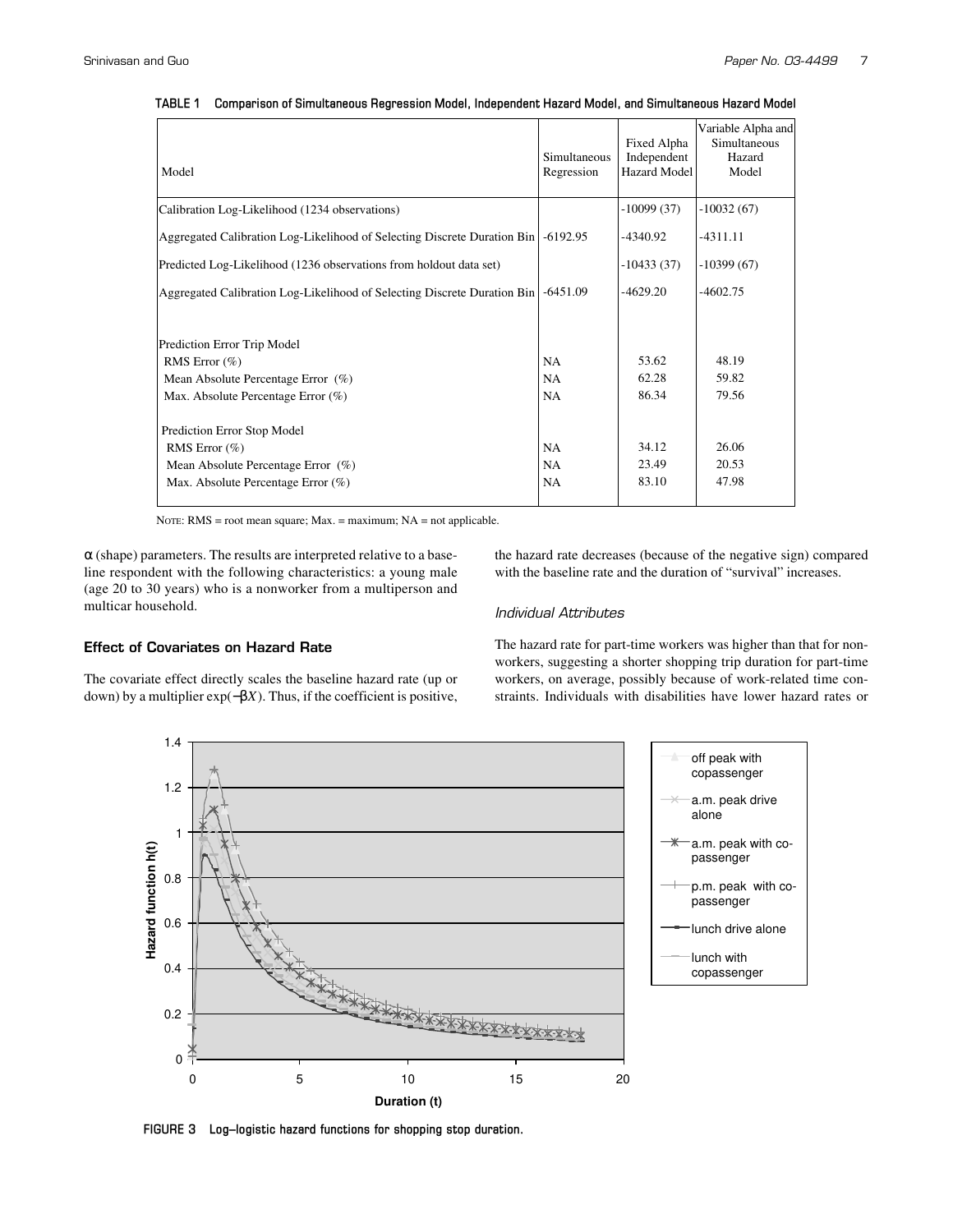**TABLE 2 Effects of Covariates on Hazard Rate and Shape Parameters**

| <b>Variable Description</b>                           |                     | <b>Trip Covariate</b> | <b>Stop Covariate</b> |          | Trip Shape - $\alpha_t$ |         | Stop Shape - $\alpha_s$ |         |
|-------------------------------------------------------|---------------------|-----------------------|-----------------------|----------|-------------------------|---------|-------------------------|---------|
|                                                       | Coefficient  t-stat |                       | Coefficient  t-stat   |          | Coefficient t-stat      |         | Coefficient  t-stat     |         |
| <b>Baseline parameters:</b>                           |                     |                       |                       |          |                         |         |                         |         |
| $\lambda_0$                                           | 0.305               | 5.85                  | 0.155                 | 5.48     |                         |         |                         |         |
| $\alpha_0$                                            | 2.659               | 3.52                  | 2.167                 | 13.72    |                         |         |                         |         |
|                                                       |                     |                       |                       |          |                         |         |                         |         |
| <b>Person Attributes:</b>                             |                     |                       |                       |          |                         |         |                         |         |
| $age (20-30)$                                         | 0.049               | 3.15                  |                       |          |                         |         |                         |         |
| age (30-40)                                           | 0.063               | 6.14                  | $-0.118$              | $-2.86$  |                         |         |                         |         |
| age (40-50)                                           | 0.077               | 2.78                  | $-0.127$              | $-3.34$  | $-0.116$                | $-3.37$ | 0.040                   | 3.95    |
| age (50-60)                                           | 0.259               | 2.72                  | $-0.140$              | $-8.71$  | $-0.116$                | Same    | 0.040                   | Same    |
| $age (60+)$                                           | 0.055               | 4.99                  |                       |          | $-0.099$                | $-5.97$ | 0.012                   | 5.6     |
| disability indicator                                  | 0.270               | 4.34                  |                       |          |                         |         |                         |         |
| female                                                |                     |                       | 0.156                 | 5.047    | $-0.135$                | $-4.83$ | 0.230                   | 1.49    |
|                                                       |                     |                       |                       |          |                         |         |                         |         |
| <b>Household Attributes:</b>                          |                     |                       |                       |          |                         |         |                         |         |
| medium income (30-60k)                                | $-0.125$            | $-4.4$                |                       |          | 0.038                   | 3.61    |                         |         |
| high income (60k or more)                             |                     |                       |                       |          |                         |         |                         |         |
| single parent                                         | $-0.331$            | $-2.84$               | $-0.144$              | $-5.64$  | 0.116                   | 7.86    | $-0.296$                | $-34.5$ |
| one person household                                  | $-0.071$            |                       | $-0.221$              | $-3.1$   | $-0.206$                | $-3.84$ | $-0.198$                | $-2.88$ |
| single car household                                  | $-0.083$            | $-2.34$               | 0.184                 | 3.81     |                         |         | $-0.114$                |         |
| presence of small children (age 1-5)                  |                     |                       |                       |          | $-0.391$                | $-3.21$ | 0.033                   | 3.61    |
| presence of school children (5-16)                    |                     |                       | $-0.025$              | $-3.37$  |                         |         | 0.065                   | 2.77    |
| elderly head of household indicator                   |                     |                       | 0.194                 | 1.58     |                         |         |                         |         |
| part-time worker                                      | $-0.331$            | $-2.85$               |                       |          |                         |         |                         |         |
| full-time worker                                      |                     |                       |                       |          | $-0.171$                | $-6.71$ | $-0.113$                | $-5.35$ |
| household with four or more members                   |                     |                       |                       |          | 0.025                   | 2.99    | 0.159                   | 3.61    |
| <b>Situational and Trip Attributes</b>                |                     |                       |                       |          |                         |         |                         |         |
| mass transit indicator                                | 1.457               | 3.39                  |                       |          |                         |         |                         |         |
| walk mode indicator                                   |                     |                       |                       |          | 0.068                   | 6.8     | 0.177                   | 3.28    |
| free parking indicator                                | $-0.519$            | $-4.2$                |                       |          |                         |         |                         |         |
| parking cost in \$                                    |                     |                       | 0.345                 | 7.25     |                         |         |                         |         |
| presence of co-passenger                              | 0.080               | 2.93                  | $-0.011$              | $-11.43$ |                         |         |                         |         |
|                                                       |                     |                       |                       |          |                         |         |                         |         |
| morning peak indicator (6:00 - 9:00 a.m.)             |                     |                       | 0.212                 | 1.87     | 0.177                   | 2.81    | $-0.228$                | $-3.37$ |
| travel during noon indicator (11:00 a.m. - 2:00 p.m.) |                     |                       | 0.083                 | 4.15     | $-0.260$                | $-3.12$ | 0.034                   | 1.78    |
| evening peak indicator (4:00 - 7:00 p.m.)             |                     |                       | $-0.144$              | $-11.84$ | 0.059                   | 2.4     | $-0.528$                | $-2.75$ |
| correlation between trip & stop hazard                | 0.140               | 4.14                  |                       |          |                         |         |                         |         |

NOTE:  $k =$  thousands of dollars.

longer trip durations to shopping activities, possibly because of access difficulties and use of public transit modes. While the hazard rate for trip duration appears to decrease slowly with age, the rate was the lowest for individuals in the age group of 40 to 50 years.

In contrast to the effect on trip duration, older respondents, particularly those in the age groups of 20 to 30, 30 to 40, and 40 to 50 years, have higher activity duration hazard rates (or shorter shopping times). However, females in all age groups have lower hazard rates for activity duration, implying longer shopping durations. This finding is consistent with other empirical studies and reflects the strong role of women in meeting household shopping needs.

#### *Household Attributes*

Respondents in the middle income category have hazard rates (shorter trip durations) higher than those for the other income groups, suggesting differences in shopping destination choice and the effect of value of time across various income segments. Individuals who own homes are found to travel longer (lower hazard rates) to participate in shopping activities. This suggests a significant linkage between land development pattern and lower prices in the suburbs and the demand and need for longer travel times to access activity locations.

Household structure and interactions also play a key role in determining shopping trip duration. As expected, single parents have considerably shorter trip durations (higher hazard rates) than the baseline duration, possibly because of child care obligations. Individuals from single-person households also exhibit higher hazard rates. In this case, the shorter duration is possibly a reflection of consumption needs lower than those of multiperson households.

As with shopping trips, the presence of children (particularly children who go to school) tends to inhibit shopping activity duration, whereas the shopping durations of elderly heads of households are longer (lower hazard rates) because of a greater degree of time flexibility and increased household responsibility. The shopping durations of single individuals and single parents are shorter than those of other individuals, consistent with the explanations presented above. Individuals from single-car households had longer shopping episodes than the baseline respondents. A plausible explanation is that these house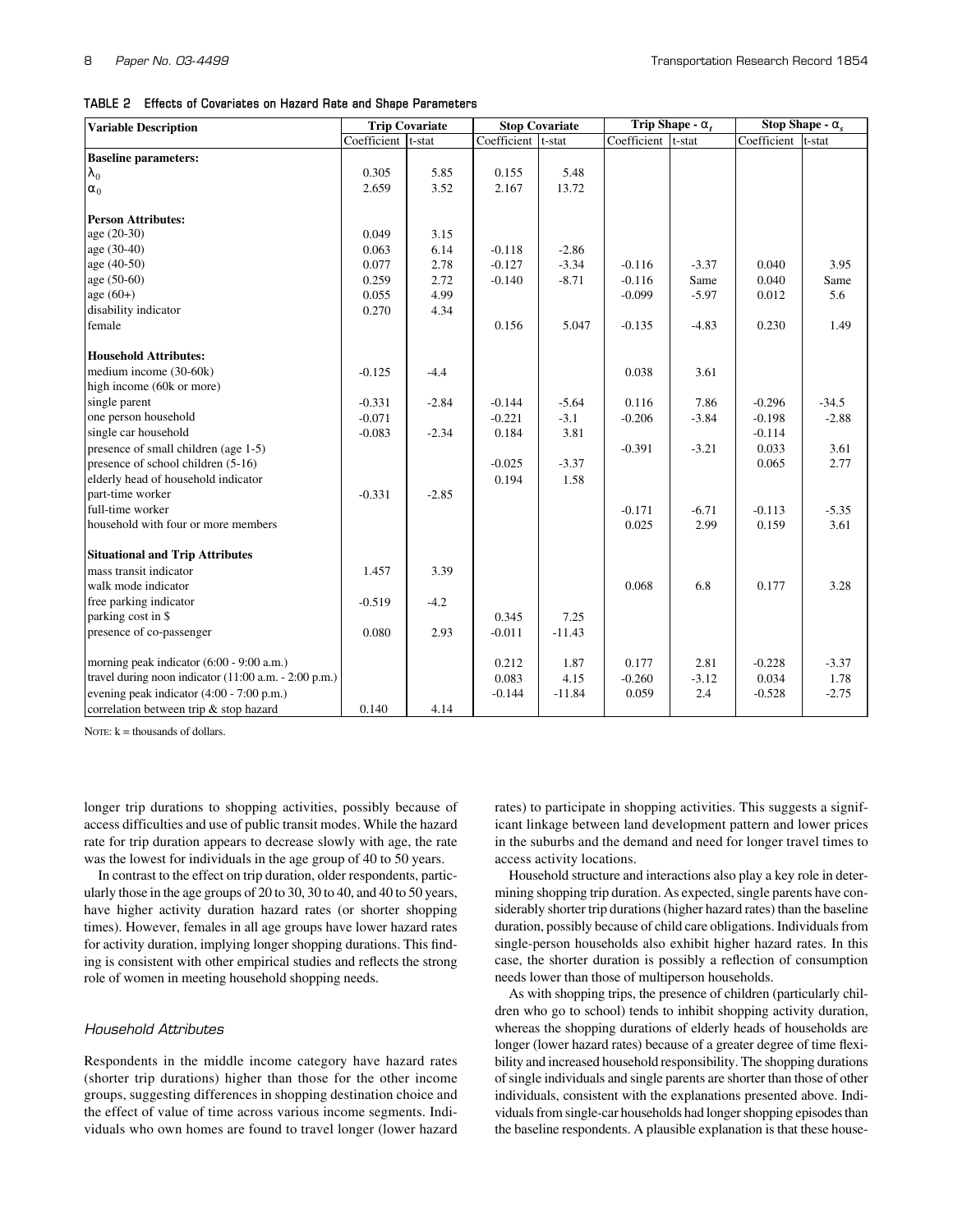holds may shop less frequently but for a longer duration to efficiently use the single car to satisfy activity participation needs.

#### *Trip and Situational Attributes*

Other situational and travel-related factors also influence the trip duration, consistent with a priori expectations. For instance, transit users have lower hazard rates and longer trip durations than automobile users, a reflection of the large out-of-vehicle trip times (transfer and waiting times) associated with transit. Interestingly, whether or not free parking is available at the destination also affects the hazard rate of shopping trip duration. When free parking is available, a higher hazard rate (trip termination probability) is observed. This implies that if parking is not free, the trip is likely to be extended, perhaps in search of free parking.

Surprisingly, as the cost of parking increases, longer stop durations and lower hazard rates are observed. However, this finding may be an indication of the willingness of users who shop for longer durations to pay more toward parking costs. The results also indicate longer shopping activity durations in the morning peak than in the evening peak and in the afternoon than in other off-peak periods and shorter stop durations in the evening peak. These results are consistent with the lower shopping propensities reported for workers who leave during the evening peak period (*25*).

## Role of Covariates on  $\alpha$

Unlike the simple multiplicative effects of covariates in the previous section, the effects of covariates on  $\alpha$  must be interpreted more carefully for the following reasons. For nonmonotonic log–logistic hazard functions ( $\alpha$  > 1), the shape parameter determines both the peak hazard intensity and the time-to-peak characteristics (*10*). With increasing  $\alpha$ , the time to peak increases, suggesting longer durations, whereas the peak hazard intensity also increases, suggesting that event (duration) termination probability increases once the peak is reached. Thus, with increasing  $\alpha$ , the probability of activity termination increases up to a critical time threshold, while the probability decreases thereafter (Figure 3).

#### *Individual Attributes*

The shape factor for trip duration is smaller for females than for males and for older respondents than younger respondents. Females are also seen to have a higher shape parameter for activity duration than males, suggesting lower hazard peak intensity and longer shopping survival propensity, consistent with the findings of other empirical studies. Workers, on the other hand, have a larger  $\alpha$  for the activity duration than nonworkers, indicating a greater propensity to terminate shopping activity once the peak hazard rate is reached.

### *Household Attributes*

Individuals in single-person households have smaller shape parameters for trip duration than baseline respondents (suggesting shorter trips, on average, consistent with lower consumption needs). Larger households (with four or more members) also display larger  $\alpha$ -values, indicating later (positive coefficient) and higher peak hazard intensities (longer trip durations, on average). On the other hand, the greater

time constraint on single parents is reflected in a smaller shape parameter and may lead to shorter trip times. Interestingly, the shape parameter for stops increases for these individuals, suggesting that the probability of duration termination increases, once the peak is reached, compared with that for the baseline case. In contrast, the shape parameter for multiperson households with children shows an opposite trend. A lower trip shape parameter and a larger activity shape parameter are found, suggesting that these respondents shop closer to home or work locations but are likely to shop for longer times (until the peak hazard rate is reached), consistent with the increased consumption needs of larger households. Note that the net impact of children on both trip and stop durations must be obtained by considering the impact of covariates on hazard intensity and shape parameters.

#### *Situational Attributes*

The hazard shape parameter is also influenced by trip and time-ofday characteristics. The shape parameter for walking trips is larger than that for automobile trips, indicating (*a*) longer trip times because of slower speeds (longer time to peak) and (*b*) an increased likelihood of duration termination with increasing trip time (the chance of longer-duration walking trips decreases with an increase in the distance or duration). Trips in the afternoon have a smaller shape parameter (lower durations) than shopping trips during morning and evening peak periods, reflecting lower congestion in the afternoon. In contrast, the shape parameters for activity duration increase for afternoon shopping episodes and decrease in the morning and evening peak periods. These results are consistent with expectations of the shorter times spent on shopping activities during the peak period because of congestion avoidance and trip-chaining constraints.

The data also revealed the presence of unobserved heterogeneity in the hazard rates of trip and activity durations. The standard deviation of the lognormal error terms for stop duration was found to be 0.98, and the corresponding standard deviation for trip duration was 0.77. Both were significant at the 1% level (*t*-statistics = 5.32 and 3.78, respectively), indicating considerable unobserved variation across individuals. The correlation between the two duration processes was found to be small  $(0.14)$ , but significant  $(t\text{-statistic} = 4.14)$ , which confirms the endogeneity of durations for the two processes.

By using a prediction data set, the performance of the proposed model is compared with those of the simultaneous regression model and the independent hazard model for purposes of validation. With both the calibration and the prediction data sets, the proposed model outperforms the independent hazard-based model and the simultaneous regression model in terms of the prediction of the log likelihood and the goodness of fit of predicted market shares with the observed data (Table 1).

These results were valid for both the disaggregated and the aggregated (into duration intervals) likelihood values. The closeness of fit with the empirical data is assessed by using three measures: root mean squared deviation, mean absolute percentage error, and maximum percentage error between the predicted and the observed market shares. The predicted market shares obtained from the proposed model were closer to the observed market shares from the proposed model than those from the independent hazard model for all three measures of comparison (by 4% to 8%, roughly consistent with the bias corresponding to a correlation of 0.14 in Figure 1). These statistics collectively confirm that the proposed model provides a more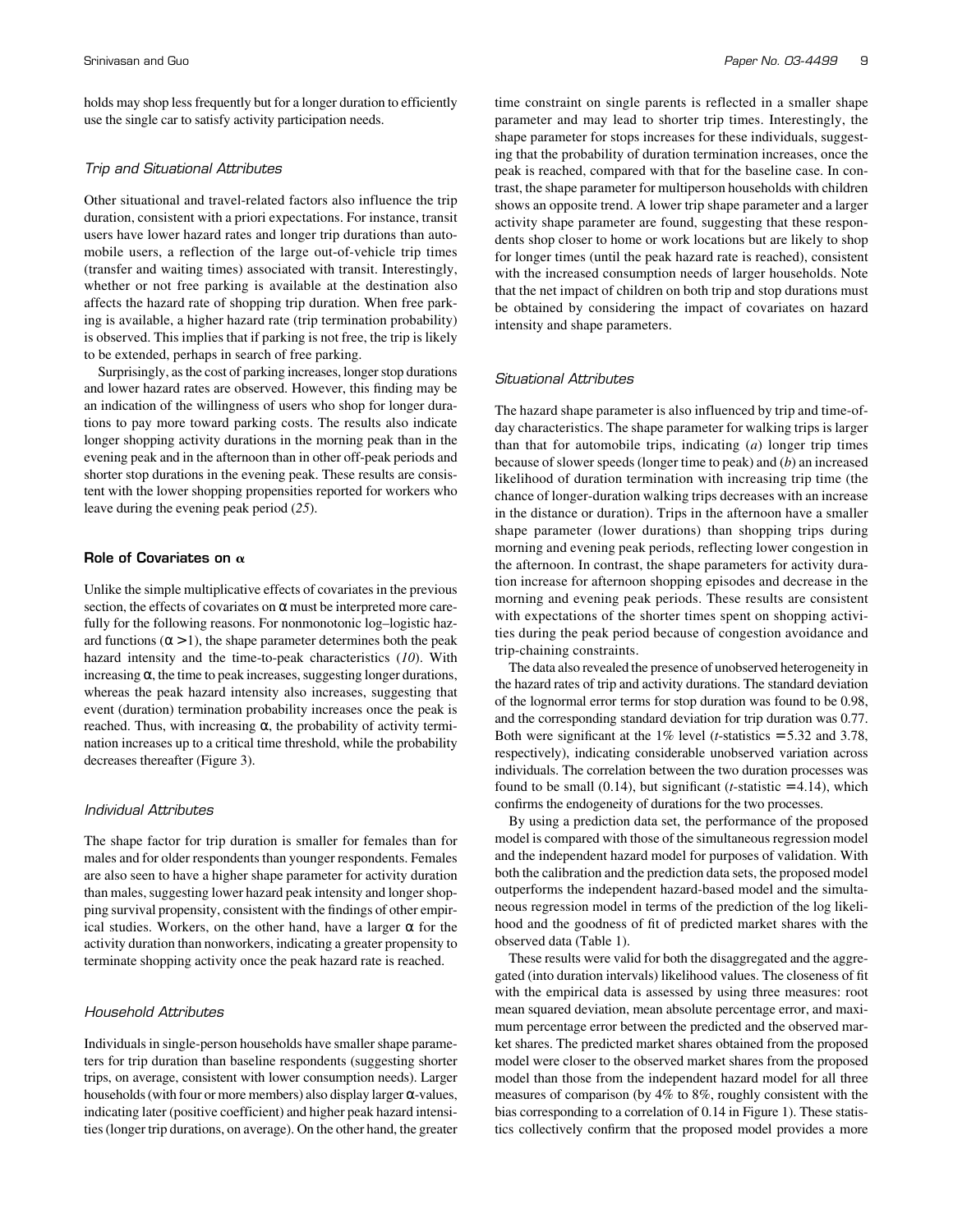accurate representation of observed shopping activity and trip duration data than alternative specifications.

The proposed empirical models can be improved further by the addition of more policy-sensitive and behavioral factors not considered in this study. For instance, the performance of the trip duration model can be enhanced by the consideration of destination choice decision, access measures, and inclusion of network level of service and congestion-related variables. Similarly, the activity duration model can be refined by consideration of trip chain, time constraint, and interhousehold interdependencies. Furthermore, because of the focus on episode-level analysis, the interdependency between tour level and past state dependence (activity type choice decisions) have not been investigated but are needed for a richer understanding of the tour- and pattern-level duration decision processes.

The joint hazard model can be included as a part of planning and travel demand models to address two key shortcomings of trip-based models. First, the explicit analysis of durations (of activities and trips) enables the representation of temporal aspects that are needed in modeling congestion. For instance, this model may be used to obtain the distribution of durations of trips for various origin–destination pairs instead of the static origin–destination table typically used in planning. Second, this framework can be extended to model trip-chaining effects by modeling the interdependence between all activity episodes and trips in a tour. Finally, the proposed models may also be used in air quality assessment studies. Note that while the use of these general duration models in the planning process can lead to increased sensitivity and accuracy in policy making, the lack of closed forms will necessitate the use of microsimulation-based approaches to analyze policy impacts.

#### **CONCLUSIONS**

In this paper, a joint hazard-based model has been proposed to analyze mutually interdependent (simultaneous) duration processes. The proposed model generalizes independent hazard-based models by accounting for correlations between simultaneous duration processes. Furthermore, the model also permits the use of flexible and variable hazard profile parameters to capture realistic features observed empirically in activity duration data (e.g., bimodal peaks). The proposed model relies on an implicit component of error structure that combines a baseline hazard function (log–logistic distribution) with a mixing (lognormal distribution) to account for correlations. This model is estimated by using simulated maximum-likelihood techniques based on Monte Carlo simulation of random components to analyze activity and trip durations for shopping activities.

The results highlight the need to account for duration dependence effects in activity–travel duration decisions. Furthermore, hazardbased models that disregard the correlation across joint duration processes (by the use of hazard-based models) can provide biased estimates and inaccurate forecasts. The results imply that stop and trip durations for shopping activities are positively correlated. The hazard rate shape parameters and covariates also vary significantly across individuals, suggesting the need for targeted demand management measures. At a substantive level, the results indicate the roles of personal factors, household attributes, and situational attributes on activity and trip duration decisions.

This study illustrates the value of the proposed framework at the episode level for a single activity type and can be generalized to capture duration process dynamics at the tour and pattern levels across multiple activity types. The proposed framework has important

applications and extensions in the travel behavior arena for the development of models of timing and duration and other multiplespell duration data. A comparison of the theoretical and empirical properties of the more flexible parametric framework proposed in this study with nonparametric methods forms an interesting line of further research.

## ACKNOWLEDGMENTS

This paper is based on research sponsored by the Vanderbilt University Research Council. This support is gratefully acknowledged. The authors thank Ripley Bickerstaff and Katherine Belmore of Vanderbilt University for assistance in conducting preliminary analysis of the activity–travel database. The authors thank the anonymous reviewers for valuable suggestions on improving the paper.

#### **REFERENCES**

- 1. Kitamura, R. Applications of Models of Activity Behavior for Activity-Based Demand Forecasting. *Proc., Activity-Based Travel Forecasting Conference.* Travel Model Improvement Program, FHWA, U.S. Department of Transportation, 1997, pp. 119–150.
- 2. Axhausen, K. W., and T. Garling. Activity-Based Approaches to Travel Analysis: Conceptual Frameworks, Models, and Research Problems. *Transport Reviews,* Vol. 12, No. 4, 1992, pp. 323–341.
- 3. Damm, D. Parameters of Activity Behavior for Use in Travel Analysis. *Transportation Research A,* Vol. 16A, 1982, pp. 135–148.
- 4. Ettema, D., A. Borgers, and H. Timmermans. Competing Risk Hazard Model of Activity Choice, Timing, Sequencing, and Duration. In *Transportation Research Record 1493,* TRB, National Research Council, Washington, D.C., 1995, pp. 101–109.
- 5. Mannering, F., E. Murakami, and S. G. Kim. Temporal Stability of Travelers' Activity Choice and Home-Stay Duration: Some Empirical Evidence. *Transportation,* Vol. 21, 1992, pp. 371–392.
- 6. Bhat, C. R. Duration Modeling: A Methodological Review with Applications in Activity-Travel Analysis. Presented at 80th Annual Meeting of the Transportation Research Board, Washington, D.C., 2001.
- 7. Abdelghany, A. F., H. S. Mahmassani, and Y.-C. Chiu. Spatial Micro-Assignment of Travel Demand with Activity Trip Chains. In Transportation Research Record: Journal of the Transportation Research Board, No. 1777, TRB, National Research Council, Washington, D.C., 2001, pp. 36–46.
- 8. Niemeier, D., and J. Morita. Duration of Trip-Making Activities by Men and Women: A Survival Analysis. *Transportation,* Vol. 32, No. 1, 1996, pp. 21–34.
- 9. Bhat, C. R. A Model of Post-Home Arrival Activity Participation Behavior. *Transportation Research B,* Vol. 32B, No. 6, Aug. 1998, pp. 387–400.
- 10. Hensher, D. A., and F. L. Mannering. Hazard-Based Duration Models and Their Application to Transport Analysis. *Transport Reviews,* Vol. 14, 1994, pp. 63–82.
- 11. Train, K. Recreation Demand Models with Taste Variation over People. *Land Economics,* Vol. 74, No. 2, 1998, pp. 230–239.
- 12. Kharoufeh, J. P., and K. G. Goulias. Nonparametric Identification of Daily Activity Durations Using Kernel Density Estimators. *Transportation Research B,* Vol. 36, 2002, pp. 59–82.
- 13. Vaughn, K. Time Use and Location Patterns of Bay Area Residents: Analysis of 1996 Bay Area Activity Travel Survey. Presented at 79th Annual Meeting of the Transportation Research Board, Washington, D.C., 2000.
- 14. Golob, T. F., R. Kitamura, and C. Lula. Modeling the Effects of Commuting Time on Activity Duration and Non-Work Travel. Presented at 73rd Annual Meeting of the Transportation Research Board, Washington, D.C., 1994.
- 15. Pendyala, R. M., C. R. Bhat, A. Parashar, and G. R. Muthyalgiri. An Exploration of the Relationship Between Timing and Duration of Maintenance Activities. Presented at 81st Annual Meeting of the Transportation Research Board, Washington, D.C., 2002.